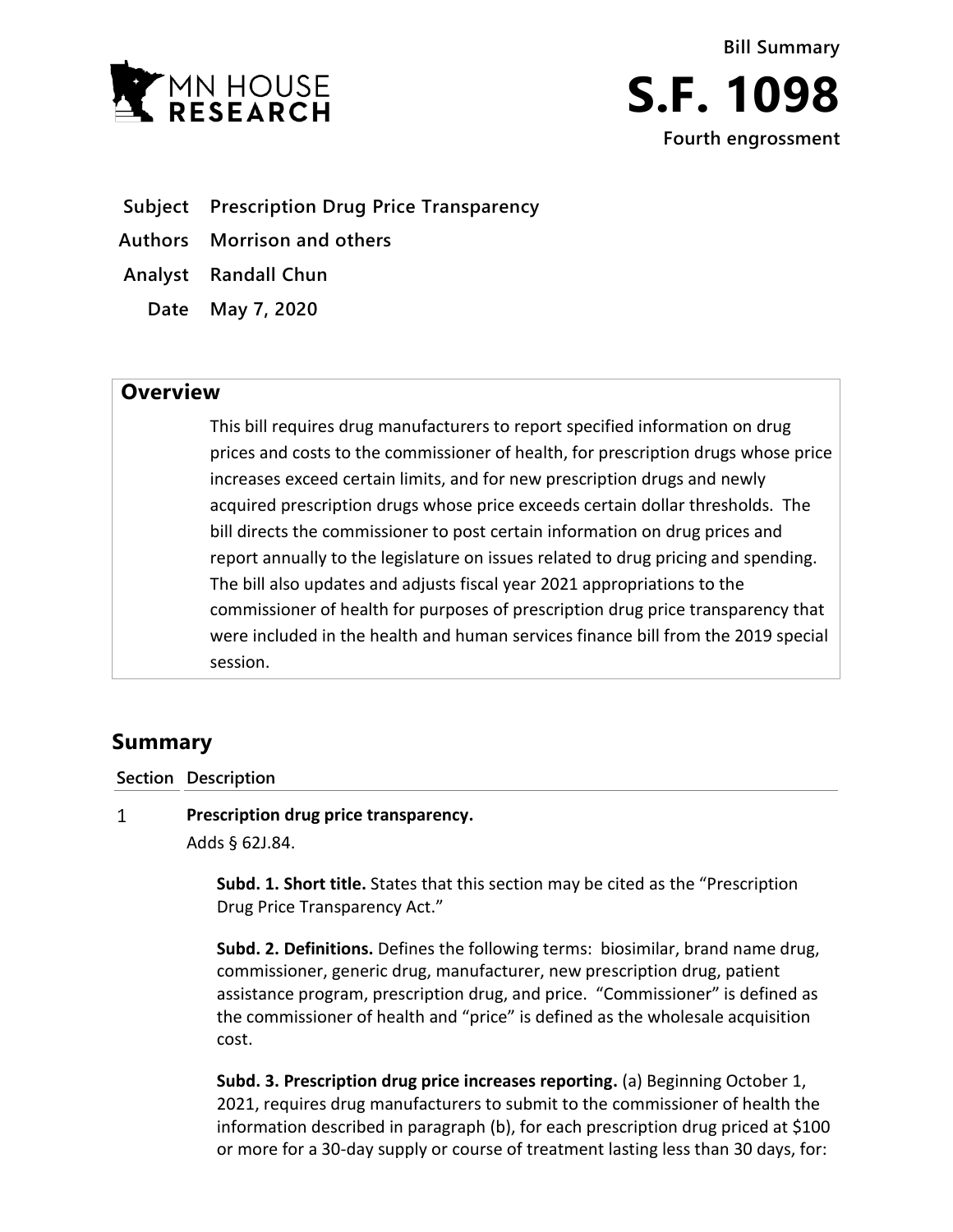- 1) brand name drugs whose price increases by 10 percent or more in a 12 month period or 16 percent or more in a 24-month period; and
- 2) generic drugs whose price increases by 50 percent or more over the previous 12-month period.

(b) For those drugs described in paragraph (a), requires a manufacturer to submit to the commissioner within 60 days of the price increase, in the form and manner prescribed by the commissioner, the following information:

- 1) name and price of the drug and the net increase;
- 2) the factors that contributed to the price increase;
- 3) name of any available generic version;
- 4) the introductory price when approved for marketing and the net yearly increase during the previous five years;
- 5) the direct costs incurred by the manufacturer related to manufacture, marketing, and distribution;
- 6) the total sales revenue for the drug during the previous 12-month period;
- 7) the manufacturer's net profit attributable to the drug during the previous 12 month period;
- 8) the total amount of financial assistance provided through any patient assistance programs;
- 9) any agreement contingent upon any delay in marketing a generic version;
- 10) the patent expiration date;
- 11) name and location of the company; and
- 12) if a brand name drug, the ten highest prices paid for the drug during the previous calendar year in any country other than the U.S.

(c) Allows the manufacturer to submit any documentation necessary to support the information reported.

**Subd. 4. New prescription drug price reporting.** (a) Beginning October 1, 2021, requires a manufacturer to report to the commissioner the following information within 60 days of introducing a new brand name drug with a price greater than the tier threshold established by the Centers for Medicare and Medicaid Services (CMS) for a 30-day supply of specialty drugs for the Medicare Part D program or a new generic or biosimilar drug with a price greater than the tier threshold established by CMS for a 30-day supply of specialty drugs for the Medicare Part D program that is not at least 15 percent lower than the referenced brand name drug when the generic or biosimilar drug is launched:

1) the price of the drug;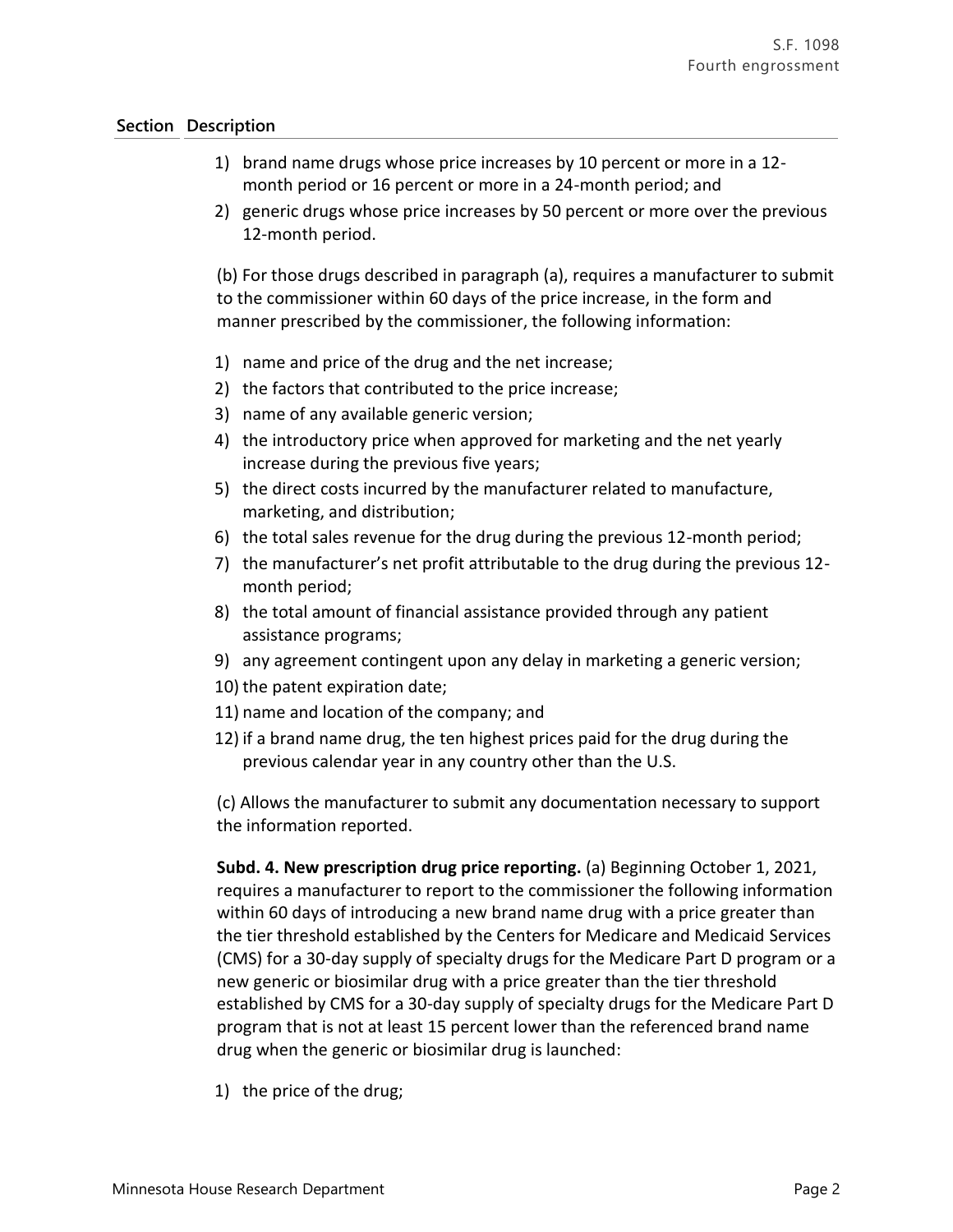- 2) whether the FDA granted the drug a breakthrough therapy designation or priority review;
- 3) direct costs incurred by the manufacturer related to manufacture, marketing, and distribution; and
- 4) the patent expiration date.

(b) Allows the manufacturer to submit documentation necessary to support the information reported.

**Subd. 5. Newly acquired prescription drug reporting.** (a) Beginning October 1, 2021, requires drug manufacturers to submit to the commissioner the information described in paragraph (b), for each newly acquired prescription drug priced \$100 or more for a 30-day supply or course of treatment lasting less than 30 days, for:

- 1) newly acquired brand name drugs whose price increases by 10 percent or more over the previous 12-month period or 16 percent or more over the previous 24-month period; and
- 2) newly acquired generic drugs whose price increases by 50 percent or more over the previous 12-month period.

(b) For those drugs described in paragraph (a), requires the acquiring manufacturer to submit to the commissioner within 60 days after beginning to sell the drug, in the form and manner prescribed by the commissioner, the following information:

- 1) the price of the drug at acquisition and in the prior calendar year;
- 2) name of the company from which the drug was acquired and related information;
- 3) year the drug was introduced and the price of the drug at the time of introduction;
- 4) the price of the drug for the previous five years;
- 5) any agreement contingent upon any delay in marketing a generic version; and
- 6) the patent expiration date.

(c) Allows the manufacturer to submit any documentation necessary to support the information reported.

**Subd. 6. Public posting of prescription drug price information.** (a) Requires the commissioner to post on the department web site a list of drugs reported under subdivisions 3, 4, and 5 and the manufacturers, and the information reported under those subdivisions. Allows the commissioner to contract with a private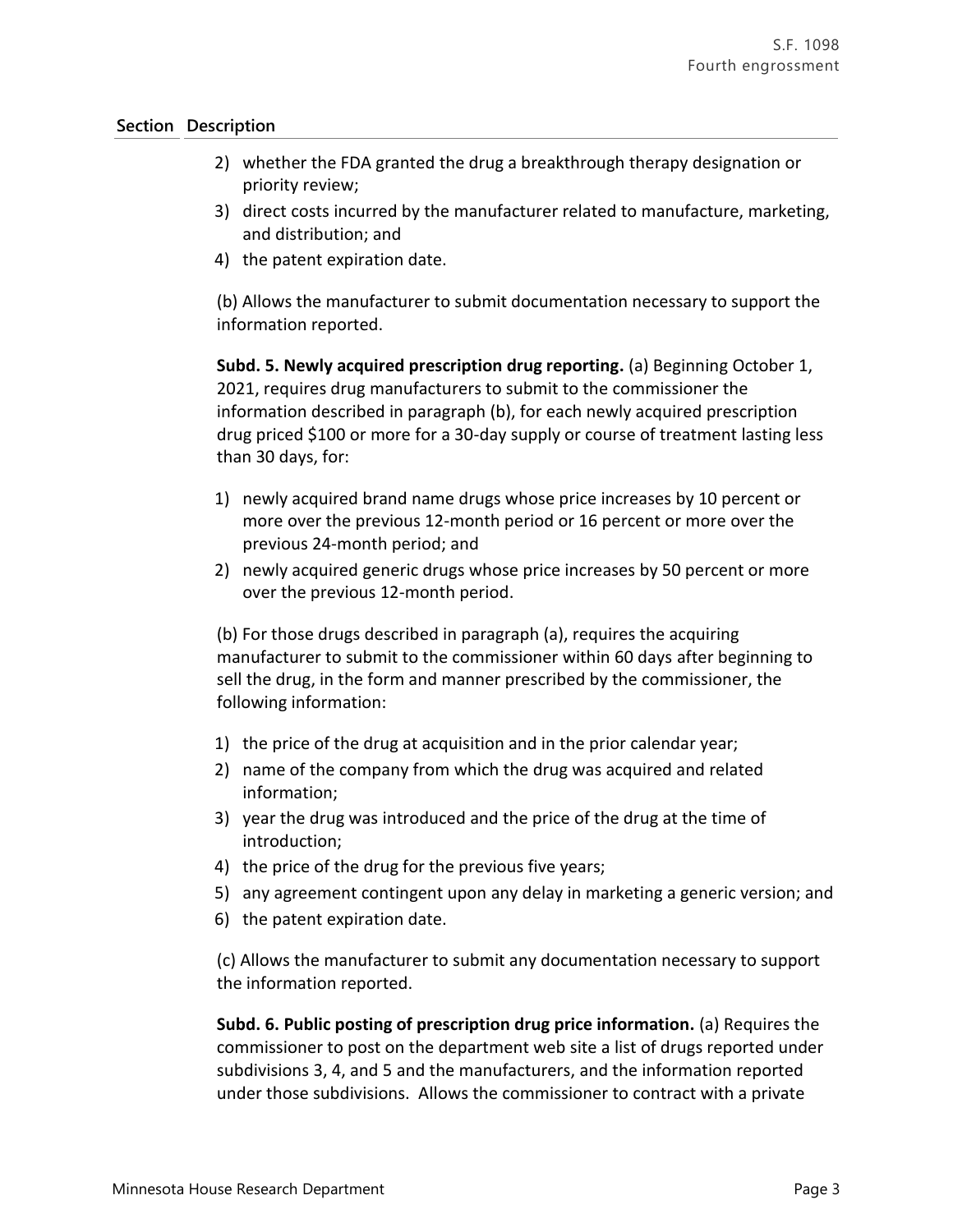entity or consortium that satisfies the standards in section 62U.04, subdivision 6, to meet this requirement.

(b) Requires the information to be published in an easy to read format and in a manner that identifies the information on a per-drug basis. Prohibits aggregation that prevents the identification of a drug.

(c) Prohibits the commissioner or the entity under contract from posting information that is not public data or is trade secret information, and specifies related procedures.

(d) Requires the commissioner to post a report on information withheld and the basis for withholding the information.

**Subd. 7. Consultation.** (a) Allows the commissioner to consult with a private entity or consortium that satisfies the requirements of section 62U.04, subdivision 6, the University of Minnesota, or the commissioner of commerce, on the form and format of information posted and other implementation issues.

(b) Allows the commissioner to consult with representatives of manufacturers to establish a standard reporting format and to use existing reporting methodologies.

**Subd. 8. Enforcement and penalties.** (a) Provides that a manufacturer may be subject to a civil penalty for failing to submit timely reports or notices, failing to provide information, or providing inaccurate or incomplete information.

(b) Directs the commissioner to adopt a schedule of civil penalties, not to exceed \$10,000 per day, based on the severity of each violation.

(c) Requires the commissioner to impose civil penalties as provided in section 144.99, subdivision 4 (general health department procedures for administrative penalties).

(d) Allows the commission to remit or mitigate civil penalties.

(e) Requires penalties collected to be deposited in the health care access fund.

**Subd. 9. Legislative report.** By January 15, 2022, and annually each January 15 thereafter, requires the commissioner to report to the legislature on implementation, including the effectiveness of addressing goals related to promoting transparency in pricing, enhancing understanding of spending trends, and assisting in management of pharmaceutical costs. Requires the report to